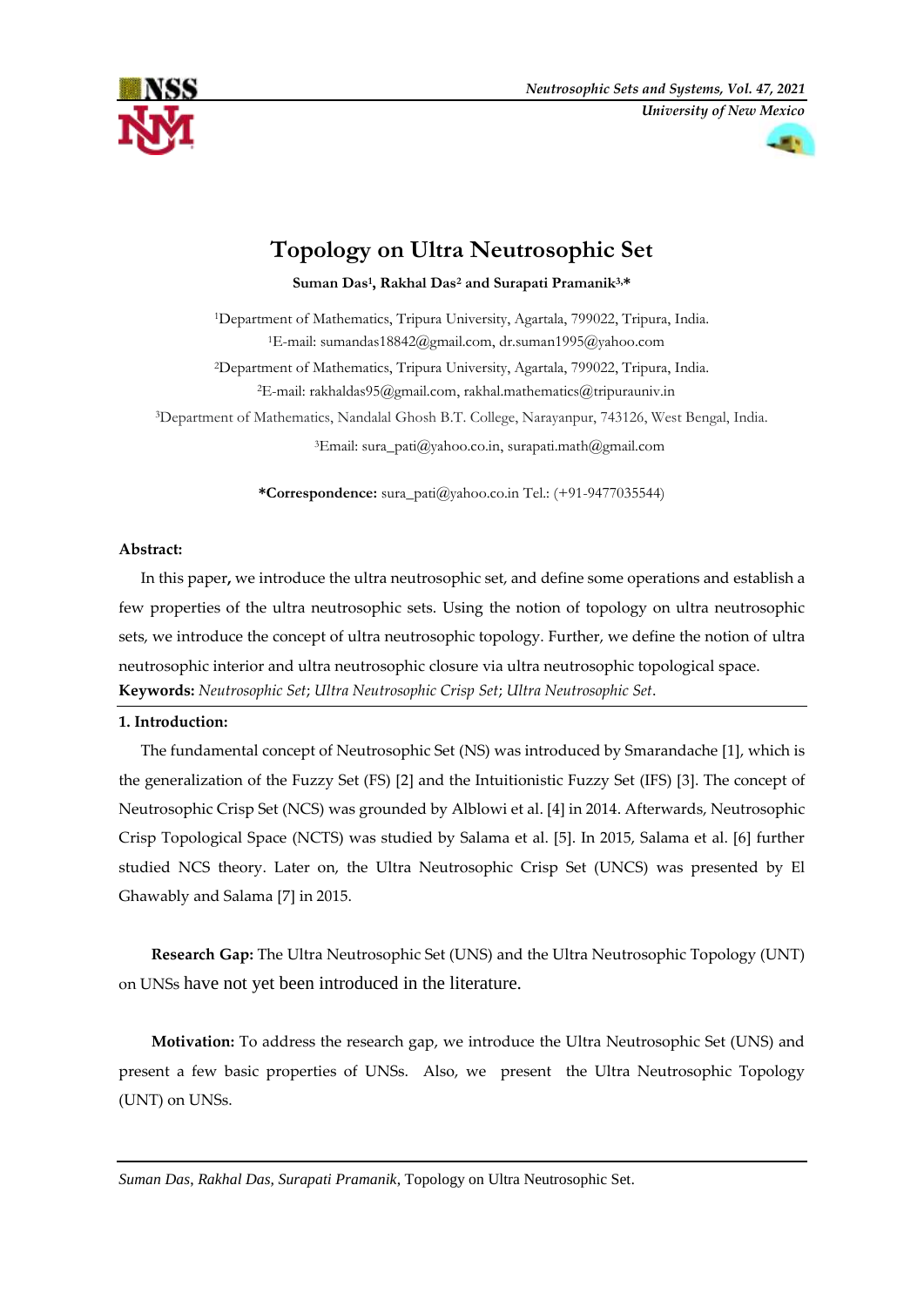The rest of the paper has been divided into the following sections. Section 2 presents the preliminaries and definitions on NS, NCS, UNCS. In section 3, we introduce the concept of ultra neutrosophic set and ultra neutrosophic topology. Besides, we formulate several results on them. Finally, in section 4, we conclude the paper by stating some future direction of research.

#### **2. Preliminaries & Definitions:**

In this section, we present some definitions on neutrosophic crisp set, neutrosophic set and ultra neutrosophic crisp set those are relevant for developing the main results of this article.

**Definition 2.1.** Suppose that Z be a non-empty fixed set. Then B<sub>N</sub>, an NCS [4] is a triplet defined by  $B_N=(B_1, B_2, B_3)$ , where  $B_i$  ( $i = 1, 2, 3$ ) be any subset of Z.

**Definition 2.2.** Assume that  $B_N = (B_1, B_2, B_3)$  is an NCS. Then, the complement [4] of  $B_N = (B_1, B_2, B_3)$  is defined by  $B_N^c = (B_1^c, B_2^c, B_3^c)$ .

**Definition 2.3.** Suppose that  $B_N = (B_1, B_2, B_3)$  and  $A_N = (A_1, A_2, A_3)$  are any two NCSs [4]. Then,

(i)  $B_N \subset A_N$  iff  $B_1 \subset A_1$ ,  $B_2 \subset A_2$ ,  $B_3 \supset A_3$ ;

(ii)  $B_N \cup A_N = (B_1 \cup A_1, B_2 \cup A_2, B_3 \cap A_3);$ 

(iii)  $B_N \cap A_N = (B_1 \cap A_1, B_2 \cap A_2, B_3 \cup A_3).$ 

**Definition 2.4.** Assume that Z is a fixed set. Then, an UNCS [7]  $\widetilde{B_N}$  is defined as follows:

 $\widetilde{B_N} = (B_1, B_2, B_3, M_B)$ , where  $M_B = (U_{i=1}^3 B_i)^c$ .

**Definition 2.5.** Suppose that  $\widetilde{B_N}=(B_1, B_2, B_3, M_B)$  be an UNCS. Then, the complement [7] of  $\widetilde{B_N}=(B_1, B_2, B_3, M_B)$ B<sub>3</sub>, M<sub>B</sub>) is defined by  $\widetilde{B_N}^c = (B_1{}^c, B_2{}^c, B_3{}^c, M_B{}^c)$ .

**Definition 2.6.** Suppose that  $\widetilde{B_N}=(B_1, B_2, B_3, M_B)$  and  $\widetilde{A_N}=(A_1, A_2, A_3, M_A)$  are two UNCSs. Then [7],

(i)  $\widetilde{B_N} \subseteq \widetilde{A_N}$  iff  $B_1 \subseteq A_1$ ,  $B_2 \subseteq A_2$ ,  $B_3 \supseteq A_3$ ,  $M_B \supseteq M_A$ ;

(ii)  $\widetilde{B_N} \cup \widetilde{A_N} = (B_1 \cup A_1, B_2 \cup A_2, B_3 \cap A_3, M_B \cap M_A);$ 

(iii)  $\widetilde{B_N} \cap \widetilde{A_N} = (B_1 \cap A_1, B_2 \cap A_2, B_3 \cup A_3, M_B \cup M_A).$ 

**Definition 2.7.** Assume that Z is a fixed set. Then, an NS [1] U over Z is defined as follows:

 $U = \{(\delta, T_U(\delta), I_U(\delta), F_U(\delta)) : \delta \in Z, \text{ and } T_U(\delta), I_U(\delta), F_U(\delta) \in ]0, 1^+[\}, \text{ where } 0 \leq T_U(\delta) + I_U(\delta) + F_U(\delta) \leq 3^+.$ 

**Definition 2.8.** Suppose that  $U = \{(\delta, T_U(\delta), I_U(\delta), F_U(\delta)) : \delta \in \mathbb{Z}$ , and  $T_U(\delta), I_U(\delta), F_U(\delta) \in [0, 1]\}$  be an NS

over a fixed set Z. Then, complement [1] of U is  $U = \{(\delta, 1-T\cup(\delta), 1-I\cup(\delta), 1-F\cup(\delta)) : \delta \in \mathbb{Z}\}.$ 

**Definition 2.9.** Suppose that  $U = \{(\delta, T_U(\delta), I_U(\delta), F_U(\delta)) : \delta \in Z$ , and  $T_U(\delta), I_U(\delta), F_U(\delta) \in [0, 1]\}$  and  $Y =$  $\{(\delta, T_Y(\delta), I_Y(\delta), F_Y(\delta)) : \delta \in \mathbb{Z}$ , and  $T_Y(\delta), I_Y(\delta), F_Y(\delta) \in [0, 1]\}$  be two NSs [1] over Z. Then,

- i. U⊆Y iff T $U(\delta) \leq T_Y(\delta)$ , I $U(\delta) \geq I_Y(\delta)$ , F $U(\delta) \geq F_Y(\delta)$ , for each  $\delta \in \mathbb{Z}$ .
- ii. U∪Y={ $(\delta, T_U(\delta) \vee T_Y(\delta), I_U(\delta) \wedge I_Y(\delta), F_U(\delta) \wedge F_Y(\delta)) : \delta \in Z$ };
- iii.  $U \cap Y = \{(\delta, T_U(\delta) \land T_V(\delta), I_U(\delta) \lor I_V(\delta), F_U(\delta) \lor F_V(\delta)) : \delta \in Z\}.$

**Definition 2.11.** The null NS  $(0_N)$  [1] and the whole NS  $(1_N)$  [1] over a fixed set Z are defined as follows:

(i)  $0_N = \{(\delta, 0, 0, 1) : \delta \in \mathbb{Z}\};$ 

*Suman Das*, *Rakhal Das*, *Surapati Pramanik*, Topology on Ultra Neutrosophic Set.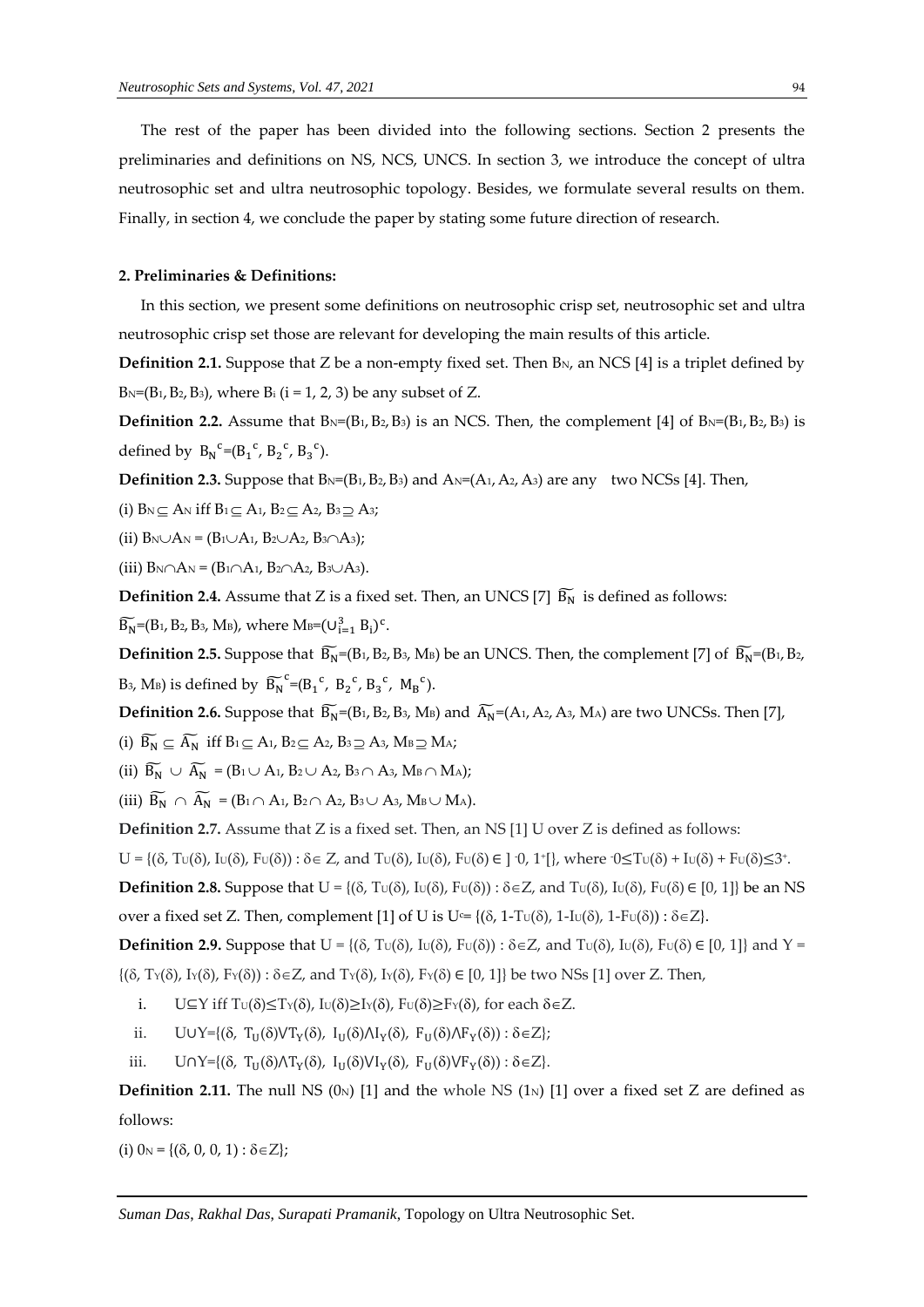(ii)  $1_N = \{(\delta, 1, 0, 0) : \delta \in \mathbb{Z}\}.$ 

Clearly,  $0_N \subseteq U \subseteq 1_N$ , for any NS U over a fixed set Z.

# **3. Ultra Neutrosophic Set and Ultra Neutrosophic Topology:**

In this section, we procure the notion of ultra neutrosophic set and ultra neutrosophic topology. Besides, we establish several results on them.

**Definition 3.1.** An ultra neutrosophic set R over a non-empty set Z is defined by

 $R=\{(\delta, \text{Tr}(\delta), \text{Tr}(\delta), \text{Tr}(\delta), \text{Mr}(\delta)) : \delta \in \mathbb{Z}\}\$ , where  $M_R(\delta) = \text{Tr}(\delta) \wedge \text{Tr}(\delta) \wedge \text{Tr}(\delta)$ ,  $\forall \delta \in \mathbb{Z}$  or  $M_R(\delta) = \text{Tr}(\delta) \vee \text{Tr}(\delta) \vee \text{Tr}(\delta)$  $F_{R}(\delta)$ ,  $\forall \delta \in Z$ .

**Example 3.1.** Consider a fixed set  $Z = \{p, q, r\}$ . Then,  $R = \{(p, 0.3, 0.2, 0.5, 0.2), (q, 0.5, 0.7, 0.6, 0.5), (r, 0.5, 0.7, 0.6, 0.7)\}$ 0.6, 0.4, 0.2, 0.2)} is an UNS over Z.

**Remark 3.1.** The notion of ultra neutrosophic set is fully different from the notion of ultra neutrosophic crisp set. In an Ultra Neutrosophic Crisp Set  $\widehat{B}_N=(B_1, B_2, B_3, M_B)$ , the crisp set  $M_B$  is defined by  $M_B = (U_{i=1}^3 B_i)^c$ . But in the case of Ultra Neutrosophic Set R={( $\delta$ , Tr( $\delta$ ), Ir( $\delta$ ), Fr( $\delta$ ), Mr( $\delta$ )) :  $\delta \in Z$ } over Z, where T<sub>R</sub>( $\delta$ ), I<sub>R</sub>( $\delta$ ), and F<sub>R</sub>( $\delta$ ) denote respectively the truth, indeterminacy and false membership values of each  $\delta \in Z$ , another membership function MR : Z $\rightarrow$ [0, 1] is defined by MR( $\delta$ ) =  $Tr(\delta)\wedge Tr(\delta)\wedge Fr(\delta)$ ,  $\forall \delta \in Z$  or  $M_R(\delta) = Tr(\delta)\vee Tr(\delta)$ ,  $\forall \delta \in Z$ , which is totally different from the point of view of ultra neutrosophic crisp set.

**Definition 3.2.** The complement of an UNS R = { $(\delta, T_R(\delta), I_R(\delta), F_R(\delta), M_R(\delta))$  :  $\delta \in Z$ } is defined by R<sup>c</sup> =  $\{(\delta, 1-\text{Tr}(\delta), 1-\text{Tr}(\delta), 1-\text{Fr}(\delta), 1-\text{Mr}(\delta)) : \delta \in \mathbb{Z}\}.$ 

**Definition 3.3.** Consider any two UNSs R = { $(\delta, T_R(\delta), T_R(\delta), F_R(\delta), M_R(\delta))$  :  $\delta \in Z$ } and S = { $(\delta, T_S(\delta), T_S(\delta), T_S(\delta))$ }  $F<sub>S</sub>(\delta)$ ,  $M<sub>S</sub>(\delta)$ ) :  $\delta \in Z$  over a fixed set Z. Then,

- i.  $R \subseteq S \Leftrightarrow T_R(\delta) \leq T_S(\delta)$ ,  $I_R(\delta) \geq I_S(\delta)$ ,  $F_R(\delta) \geq F_S(\delta)$ ,  $M_R(\delta) \leq M_S(\delta)$ , for each  $\delta \in Z$ ;
- ii. R=S if and if  $R \subseteq S$  and  $S \subseteq R$ ;
- iii.  $R \cup S=\{(\delta, T_R(\delta) \vee T_S(\delta), I_R(\delta) \wedge I_S(\delta), F_R(\delta) \wedge F_S(\delta), M_R(\delta) \vee M_S(\delta)) : \delta \in \mathbb{Z} \};$

iv.  $R \cap S = \{(\delta, \text{Tr}(\delta) \land \text{Tr}(\delta), \text{Tr}(\delta) \lor \text{Tr}(\delta), \text{Tr}(\delta) \lor \text{Tr}(\delta), \text{Tr}(\delta) \land \text{Tr}(\delta) \land \text{Tr}(\delta)) : \delta \in \mathbb{Z} \}.$ 

**Definition 3.4.** The null UNS  $\widehat{O_N}$  and whole UNS  $\widehat{I_N}$  over a fixed set Z is defined as follows:

- i.  $\widehat{0_N} = \{(\delta, 0, 1, 1, 0) : \delta \in \mathbb{Z}\};$
- ii.  $\widehat{I_N} = \{(\delta, 1, 0, 0, 1) : \delta \in Z\}.$

Clearly,  $\widehat{0_N} \subseteq U \subseteq \widehat{1_N}$ , for any UNS U over Z.

**Theorem 3.1.** Let N, R and C be three UNSs over a fixed set Z. Then, the following results hold:

- i.  $N\cup [R\cup C] = [N\cup R]\cup C;$
- ii.  $N\cap [R\cap C] = [N\cap R]\cap C;$
- iii.  $N\cup R = R\cup N$  and  $N\cap R = R\cap N$ ;
- iv.  $N\cup N = N$  and  $N\cap N = N$ ;
- v.  $N\cup[R\cap C] = [N\cup R]\cap[N\cup C];$
- vi.  $N \cap [R \cup M] = [N \cap R] \cup [N \cap C]$ ;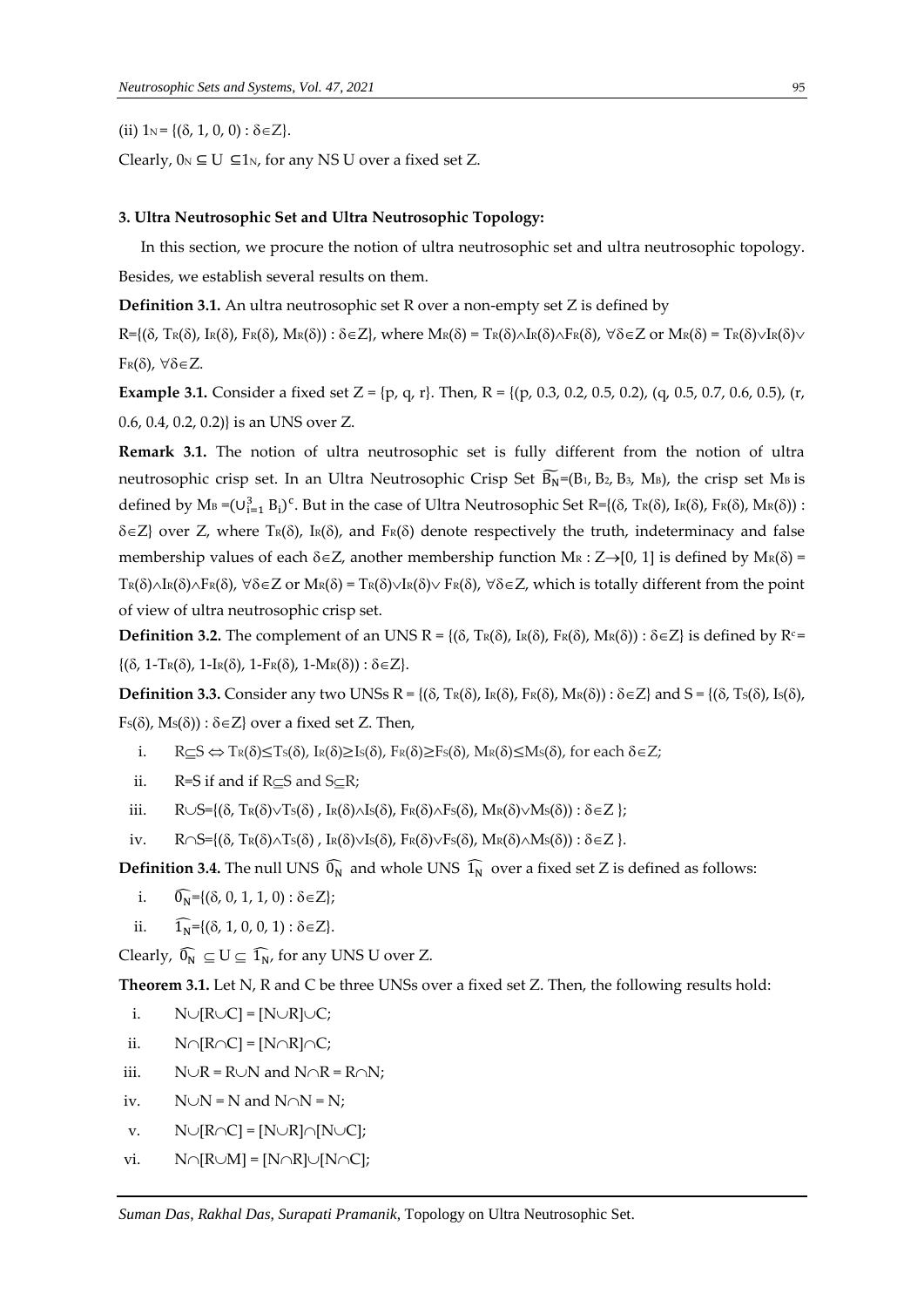vii.  $[N^c]^c = N$ .

**Proof.** Suppose that  $N = \{(\delta, T_N(\delta), I_N(\delta), F_N(\delta), M_N(\delta)) : \delta \in \mathbb{Z}\}, R = \{(\delta, T_R(\delta), I_R(\delta), F_R(\delta), M_R(\delta)) : \delta \in \mathbb{Z}\}$  and  $C=\{(δ, Tc(δ), Ic(δ), Fc(δ), Mc(δ)): δ\in Z\}$  be three UNSs over a fixed set Z.

i. We have,  $N\cup[R\cup C]$ 

 $= \{(\delta, T_N(\delta), I_N(\delta), F_N(\delta), M_N(\delta)) : \delta \in \mathbb{Z}\} \cup [\{(\delta, T_R(\delta), F_R(\delta), F_R(\delta), M_R(\delta)) : \delta \in \mathbb{Z}\} \cup \{(\delta, T_C(\delta), I_C(\delta), F_R(\delta), T_R(\delta), H_R(\delta)) : \delta \in \mathbb{Z}\}$  $Fc(\delta), Mc(\delta)) : \delta \in \mathbb{Z}$ ]

 $= \{(\delta, T_N(\delta), \mathrm{In}(\delta), \mathrm{F}_N(\delta), \mathrm{M}_N(\delta)) : \delta \in \mathbb{Z}\} \cup \{(\delta, T_R(\delta) \vee T_C(\delta), \mathrm{In}(\delta) \wedge \mathrm{Ic}(\delta), \mathrm{F}_R(\delta) \wedge \mathrm{F}_C(\delta), \mathrm{M}_R(\delta) \vee \mathrm{M}_C(\delta)\}$ :  $\delta \in Z$ }

= { $(\delta, T_N(\delta) \vee (T_R(\delta) \vee T_C(\delta)), I_N(\delta) \wedge (I_R(\delta) \wedge I_C(\delta)), F_N(\delta) \wedge (F_R(\delta) \wedge F_C(\delta)), M_N(\delta) \vee (M_R(\delta) \vee M_C(\delta)))$  :  $\delta \in Z$ 

=  $\{(\delta, (T_N(\delta))\vee T_R(\delta))\vee T_C(\delta), (I_N(\delta)\wedge I_R(\delta))\wedge I_C(\delta), (F_N(\delta)\wedge F_R(\delta))\wedge F_C(\delta), (M_N(\delta)\vee M_R(\delta))\vee M_C(\delta))\}$ :  $\delta \in Z$ 

 $= \{(\delta, T_N(\delta)\vee T_R(\delta), \mathrm{In}(\delta)\wedge \mathrm{In}(\delta), F_N(\delta)\wedge F_R(\delta), M_N(\delta)\vee M_R(\delta)) : \delta \in Z\} \cup \{(\delta, T_C(\delta), \mathrm{I}_C(\delta), F_C(\delta), M_C(\delta))\}$ :  $\delta \in Z$ }

 $=$ [{( $\delta$ , T<sub>N</sub>( $\delta$ ), I<sub>N</sub>( $\delta$ ),  $F_N(\delta)$ ,  $M_N(\delta)$ ) :  $\delta \in Z$ }  $\cup$  {( $\delta$ , T<sub>R</sub>( $\delta$ ), I<sub>R</sub>( $\delta$ ), I<sub>R</sub>( $\delta$ ),  $M_R(\delta)$ ) :  $\delta \in Z$ }]  $\cup$  {( $\delta$ , T<sub>C</sub>( $\delta$ ), I<sub>C</sub>( $\delta$ ),  $Fc(\delta), Mc(\delta)) : \delta \in Z$ 

 $=[N\cup R]\cup C$ 

Therefore,  $N\cup [R\cup C] = [N\cup R]\cup C$ .

ii. We have,  $N\cap [R\cap C]$ 

 $=\{(\delta, T_N(\delta), \mathrm{Im}(\delta), \mathrm{F}_N(\delta), \mathrm{M}_N(\delta)) : \delta \in \mathbb{Z}\}\cap [\{(\delta, T_R(\delta), \mathrm{I}_R(\delta), \mathrm{F}_R(\delta), \mathrm{M}_R(\delta)) : \delta \in \mathbb{Z}\}\cap \{(\delta, T_C(\delta), \mathrm{I}_C(\delta), \mathrm{H}_C(\delta))\}$  $Fc(\delta)$ ,  $Mc(\delta)) : \delta \in Z$ ]

 $= \{(\delta, T_N(\delta), I_N(\delta), F_N(\delta), M_N(\delta)) : \delta \in \mathbb{Z} \} \cap \{(\delta, T_R(\delta) \wedge T_C(\delta), I_R(\delta) \vee I_C(\delta), F_R(\delta) \vee F_C(\delta), M_R(\delta) \wedge M_C(\delta))\}$ :  $\delta \in Z$ 

=  $\{(\delta, T_N(\delta)\wedge(T_R(\delta)\wedge T_C(\delta)), I_N(\delta)\vee I_R(\delta)\vee I_C(\delta)), F_N(\delta)\vee F_R(\delta)\vee F_C(\delta)), M_N(\delta)\wedge (M_R(\delta)\wedge M_C(\delta)))\}$ :  $\delta \in Z$ 

=  $\{(\delta, (T_N(\delta)\wedge T_R(\delta)))\wedge T_C(\delta), (I_N(\delta)\vee I_R(\delta))\vee I_C(\delta), (F_N(\delta)\vee F_R(\delta))\vee F_C(\delta), (M_N(\delta)\wedge M_R(\delta))\wedge M_C(\delta))\}$ :  $\delta \in Z$ }

 $= \{(\delta, T_N(\delta)\wedge T_R(\delta), \Im(\delta)\vee \Im(\delta), F_N(\delta)\vee F_R(\delta), M_N(\delta)\wedge M_R(\delta)) : \delta \in \mathbb{Z}\} \cap \{(\delta, T(\delta), \Im(\delta), F(\delta), M(\delta))\}$ :  $\delta \in Z$ }

```
=[{(\delta, T<sub>N</sub>(\delta), I<sub>N</sub>(\delta), F_N(\delta), M<sub>N</sub>(\delta)) : \delta \in Z} \cap {(\delta, T_R(\delta), I<sub>R</sub>(\delta), F_R(\delta), F_R(\delta), I\delta(\delta)) : \delta \in Z} \cap {(\delta, T\subset(\delta), I\subset(\delta),
Fc(\delta), Mc(\delta)) : \delta \in Z}
```
 $=[N\cap R]\cap C$ 

Therefore,  $N\cap[R\cap C] = [N\cap R]\cap C$ .

iii. We have,  $N\cup R$ 

 $= \{(\delta, T_N(\delta), I_N(\delta), F_N(\delta), M_N(\delta)) : \delta \in \mathbb{Z}\} \cup \{(\delta, T_R(\delta), I_R(\delta), F_R(\delta), M_R(\delta)) : \delta \in \mathbb{Z}\}\$ 

 $=\{(\delta, T_N(\delta)\sqrt{T_R(\delta)}, I_N(\delta)\wedge I_R(\delta), F_N(\delta)\wedge F_R(\delta), M_N(\delta)\vee M_R(\delta)):\delta\in\mathbb{Z}\}\$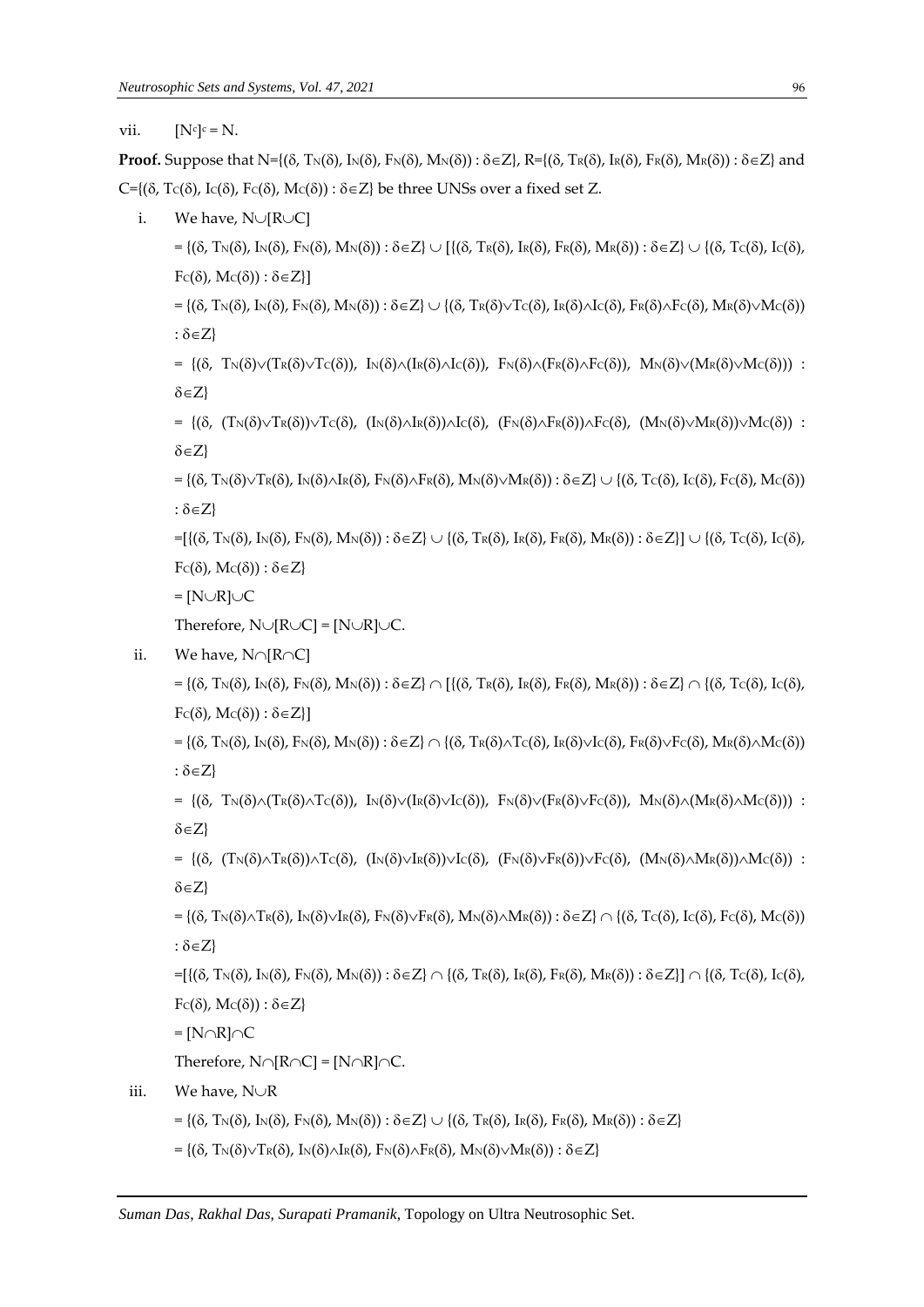$=\{(\delta, \text{Tr}(\delta)\vee\text{Tr}(\delta), \text{Tr}(\delta)\wedge\text{Tr}(\delta), \text{Fr}(\delta)\wedge\text{Fr}(\delta), \text{Mr}(\delta)\vee\text{Mr}(\delta)): \delta\in\mathbb{Z}\}\$  $=\{(\delta, \text{Tr}(\delta), \text{Tr}(\delta), \text{Fr}(\delta), \text{Mr}(\delta)): \delta \in \mathbb{Z}\} \cup \{(\delta, \text{Tr}(\delta), \text{Tr}(\delta), \text{Fr}(\delta), \text{Mr}(\delta)): \delta \in \mathbb{Z}\}\$  $= R \cup N$ Therefore,  $N\cup R = R\cup N$ . Further, we have  $N\cap R$  $=\{(\delta, T_N(\delta), I_N(\delta), F_N(\delta), M_N(\delta)) : \delta \in \mathbb{Z}\}\cap \{(\delta, T_R(\delta), I_R(\delta), F_R(\delta), M_R(\delta)) : \delta \in \mathbb{Z}\}\$  $=\{(\delta, T_N(\delta)\wedge T_R(\delta), \Im(\delta)\vee\Im(\delta), \Im(\delta)\vee\Im(\delta), \Im(\delta)\wedge\Im(\delta)) : \delta\in\mathbb{Z}\}\$  $=\{(\delta, \text{Tr}(\delta)\wedge\text{Tr}(\delta), \text{Tr}(\delta)\vee\text{Tr}(\delta), \text{Tr}(\delta)\vee\text{Tr}(\delta), \text{Tr}(\delta)\wedge\text{Mr}(\delta)) : \delta\in\mathbb{Z}\}\$  $=\{(\delta, \text{Tr}(\delta), \text{Tr}(\delta), \text{Tr}(\delta), \text{Mr}(\delta)): \delta \in \mathbb{Z}\}\cap \{(\delta, \text{Tr}(\delta), \text{Tr}(\delta), \text{Fr}(\delta), \text{Mr}(\delta)): \delta \in \mathbb{Z}\}\$  $= R \cap N$ Therefore,  $N\cap R = R\cap N$ . iv. We have,  $N\cup N$  $=\{(\delta, \text{Tr}(\delta), \text{Tr}(\delta), \text{F}_N(\delta), \text{Mr}(\delta)): \delta \in \mathbb{Z}\} \cup \{(\delta, \text{Tr}(\delta), \text{Tr}(\delta), \text{F}_N(\delta), \text{Mr}(\delta)): \delta \in \mathbb{Z}\}\$  $=\{(\delta, T_N(\delta)\vee T_N(\delta), I_N(\delta)\wedge I_N(\delta), F_N(\delta)\wedge F_N(\delta), M_N(\delta)\vee M_N(\delta)):\delta\in\mathbb{Z}\}\$  $=\{(\delta, T_N(\delta), I_N(\delta), F_N(\delta), M_N(\delta)) : \delta \in \mathbb{Z}\}\$  $= N$ Therefore,  $N\cup N = N$ . Further, we have  $N\cap N$  $= \{(\delta, T_N(\delta), \mathrm{In}(\delta), \mathrm{F}_N(\delta), \mathrm{M}_N(\delta)) : \delta \in \mathbb{Z} \} \cap \{(\delta, T_N(\delta), \mathrm{I}_N(\delta), \mathrm{F}_N(\delta), \mathrm{M}_N(\delta)) : \delta \in \mathbb{Z} \}$  $=\{(\delta, T_N(\delta)\wedge T_N(\delta), \Im(\delta)\vee\Im(\delta), \Im(\delta)\vee\Im(\delta), \Im(\delta)\wedge\Im(\delta)) : \delta\in\mathbb{Z}\}\$  $=\{(\delta, T_N(\delta), I_N(\delta), F_N(\delta), M_N(\delta)) : \delta \in \mathbb{Z}\}\$  $= N$ Therefore,  $N \cap N = N$ . v. We have  $N\cup[R\cap C]$  $= \{(\delta, T_N(\delta), I_N(\delta), F_N(\delta), M_N(\delta)) : \delta \in \mathbb{Z}\} \cup [\{(\delta, T_R(\delta), I_R(\delta), F_R(\delta), M_R(\delta)) : \delta \in \mathbb{Z}\} \cap \{(\delta, T_C(\delta), I_C(\delta), H_S(\delta)) : \delta \in \mathbb{Z}\}$  $F_C(\delta)$ ,  $Mc(\delta)$ ) :  $\delta \in Z$ ]  $= \{(\delta, T_N(\delta), \mathcal{I}_N(\delta), \mathcal{F}_N(\delta), \mathcal{M}_N(\delta)) : \delta \in \mathbb{Z} \} \cup \{(\delta, T_R(\delta) \wedge T_C(\delta), \mathcal{I}_R(\delta) \vee T_C(\delta), \mathcal{F}_R(\delta) \vee T_C(\delta), \mathcal{M}_R(\delta) \wedge T_C(\delta))\}$  $Mc(\delta)) : \delta \in Z\}$ =  $[(\delta, T_N(\delta)\vee(T_R(\delta)\wedge T_C(\delta)), I_N(\delta)\wedge(I_R(\delta)\vee I_C(\delta)), F_N(\delta)\wedge(F_R(\delta)\vee F_C(\delta)), M_N(\delta)\vee(M_R(\delta)\wedge M_C(\delta)))$  :  $\delta \in Z$ ] Now, we have  $[N\cup R]\cap[N\cup C]$ 

 $= [\{(\delta, T_N(\delta), \mathrm{In}(\delta), \mathrm{F_N(\delta)}, \mathrm{M_N(\delta)}) : \delta \in \mathrm{Z} \} \cup \{(\delta, T_R(\delta), \mathrm{I_R(\delta)}, \mathrm{F_R(\delta)}, \mathrm{M_R(\delta)}) : \delta \in \mathrm{Z} \}] \cap [\{(\delta, T_N(\delta), \mathrm{H_N(\delta)}, \mathrm{M_N(\delta)}) : \delta \in \mathrm{Z} \}].$  $I_N(\delta)$ ,  $F_N(\delta)$ ,  $M_N(\delta)$ ) :  $\delta \in Z$   $\cup$   $\{(\delta, T_C(\delta), I_C(\delta), F_C(\delta), M_C(\delta))$  :  $\delta \in Z\}$ 

 $= \{(\delta, T_N(\delta)\vee T_R(\delta), I_N(\delta)\wedge I_R(\delta), F_N(\delta)\wedge F_R(\delta), M_N(\delta)\vee M_R(\delta)): \delta \in \mathbb{Z}\} \cap \{(\delta, T_N(\delta)\vee T_C(\delta), I_N(\delta)\wedge I_C(\delta), H_N(\delta)\wedge T_R(\delta)\wedge H_N(\delta)\}\$  $F_N(\delta) \wedge F_C(\delta)$ ,  $M_N(\delta) \vee M_C(\delta)$  :  $\delta \in Z$ }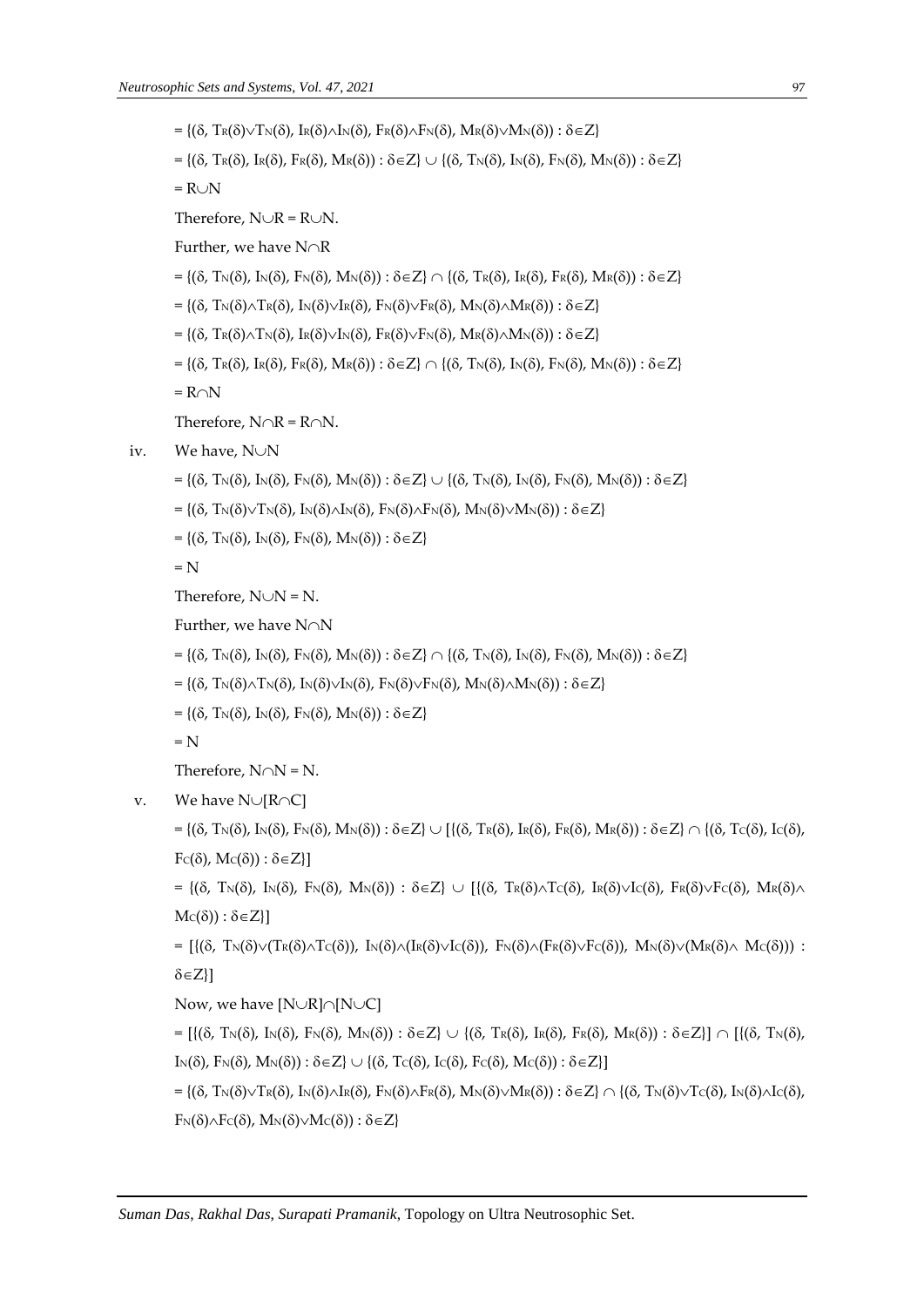$= \{(\delta, (T_N(\delta))\vee T_R(\delta)) \wedge (T_N(\delta)\vee T_C(\delta)), (I_N(\delta)\wedge I_R(\delta)) \vee (I_N(\delta)\wedge I_C(\delta)), (F_N(\delta)\wedge F_R(\delta)) \vee (F_N(\delta)\wedge F_C(\delta)),$  $(M_N(\delta) \vee M_R(\delta)) \wedge (M_N(\delta) \vee M_C(\delta))) : \delta \in Z$ 

= { $(\delta, T_N(\delta)\vee(T_R(\delta)\wedge T_C(\delta)), I_N(\delta)\wedge(I_R(\delta)\vee I_C(\delta)), F_N(\delta)\wedge(F_R(\delta)\vee F_C(\delta)), M_N(\delta)\vee(M_R(\delta)\wedge M_C(\delta)))$  :  $\delta \in Z$ 

 $= N \cup [R \cap C]$ 

Therefore,  $N\cup[R\cap C] = [N\cup R]\cap[N\cup C]$ .

vi. We have  $N\cap[R\cup C]$ 

 $= \{(\delta, T_N(\delta), I_N(\delta), F_N(\delta), M_N(\delta)) : \delta \in \mathbb{Z}\} \cap [\{(\delta, T_R(\delta), I_R(\delta), F_R(\delta), M_R(\delta)) : \delta \in \mathbb{Z}\} \cup \{(\delta, T_C(\delta), I_C(\delta), H_S(\delta), H_S(\delta), H_S(\delta), H_S(\delta)) : \delta \in \mathbb{Z}\}$  $Fc(\delta), Mc(\delta)) : \delta \in \mathbb{Z}$ ]

 $= \{(\delta, T_N(\delta), \Im(\delta), \Im(\delta), \Im(\delta)) \mid \delta \in \mathbb{Z}\} \cap \{(\delta, T_R(\delta) \vee T_C(\delta), \Im(\delta)) \vee T_C(\delta), \Im(\delta) \vee T_C(\delta), \delta \in \mathbb{Z}\}$  $Mc(\delta)) : \delta \in Z\}$ 

=  $[\{(\delta, T_N(\delta) \wedge (T_R(\delta) \vee T_C(\delta)), I_N(\delta) \vee (I_R(\delta) \wedge I_C(\delta)), F_N(\delta) \vee (F_R(\delta) \wedge F_C(\delta)), M_N(\delta) \wedge (M_R(\delta) \vee M_C(\delta)))$ :  $\delta \in Z$ }]

Now, we have  $[N \cap R] \cup [N \cap C]$ 

 $= [\{(\delta, T_N(\delta), \mathrm{I}_N(\delta), \mathrm{F}_N(\delta), \mathrm{M}_N(\delta)) : \delta \in \mathrm{Z} \} \cap \{(\delta, T_R(\delta), \mathrm{I}_R(\delta), \mathrm{F}_R(\delta), \mathrm{M}_R(\delta)) : \delta \in \mathrm{Z} \} ] \cup [\{(\delta, T_N(\delta), \mathrm{M}_N(\delta), \mathrm{M}_N(\delta)) : \delta \in \mathrm{Z} \}$  $I_N(\delta)$ ,  $F_N(\delta)$ ,  $M_N(\delta)$ ) :  $\delta \in Z$ }  $\cap$  {( $\delta$ ,  $T_C(\delta)$ ,  $I_C(\delta)$ ,  $F_C(\delta)$ ,  $M_C(\delta)$ ) :  $\delta \in Z$ }]

 $= \{(\delta, T_N(\delta) \wedge \text{Tr}(\delta), \text{Tr}(\delta) \vee \text{Tr}(\delta), \text{Fr}(\delta) \vee \text{Tr}(\delta), \text{Mr}(\delta) \wedge \text{Mr}(\delta)), \delta \in \mathbb{Z} \} \cup \{(\delta, T_N(\delta) \wedge \text{Tr}(\delta), \text{Ir}(\delta) \vee \text{Tr}(\delta), \text{Tr}(\delta) \vee \text{Tr}(\delta), \text{Tr}(\delta) \vee \text{Tr}(\delta), \text{Tr}(\delta) \vee \text{Tr}(\delta), \text{Tr}(\delta) \vee \text{Tr}(\delta), \text{Tr}(\delta) \vee$  $F_N(\delta) \vee F_C(\delta)$ ,  $M_N(\delta) \wedge M_C(\delta)$  :  $\delta \in Z$ }

=  $\{(\delta, (T_N(\delta))\vee (T_N(\delta))\vee (T_N(\delta)\wedge T_C(\delta))), (I_N(\delta)\vee I_N(\delta))\wedge (I_N(\delta)\vee I_C(\delta))), (F_N(\delta)\vee F_N(\delta))\wedge (F_N(\delta)\vee F_C(\delta))),$  $(M_N(\delta) \wedge M_R(\delta)) \vee (M_N(\delta) \wedge M_C(\delta))) : \delta \in Z$ 

=  $\{(\delta, T_N(\delta)\setminus T_K(\delta)\setminus T_C(\delta)), \Im_N(\delta)\setminus (I_K(\delta)\setminus I_C(\delta)), \Im_N(\delta)\setminus (F_K(\delta)\setminus F_C(\delta)), \Im_N(\delta)\setminus (M_K(\delta)\setminus M_C(\delta)))\}$  $\delta \in Z$ 

 $=N\cap[R\cup C]$ 

Therefore,  $N\cap[R\cup C] = [N\cap R]\cup[N\cap C]$ .

vii. We have,  $N_c = \{(\delta, 1-T_N(\delta), 1-I_N(\delta), 1-F_N(\delta), 1-M_N(\delta)) : \delta \in \mathbb{Z}\}.$ 

Therefore,  $(N^c)^c$ 

- $= \{(\delta, 1-(1-T_N(\delta)), 1-(1-I_N(\delta)), 1-(1-F_N(\delta)), 1-(1-M_N(\delta))) : \delta \in \mathbb{Z}\}\$
- $=\{(\delta, T_N(\delta), I_N(\delta), F_N(\delta), M_N(\delta)) : \delta \in \mathbb{Z}\}\$
- $= N$

```
Hence, (N^c)^c = N.
```
**Definition 3.5.** Consider a universe of discourse Z and *τ* be any collection of UNSs over Z. Then, *τ* is called an Ultra Neutrosophic Topology (Ultra-N-T) on Z if it satisfies the following three axioms:

i. 
$$
\widehat{0_N}
$$
,  $\widehat{1_N} \in \tau$ ;

- ii.  $C_1, C_2 \in \tau \Rightarrow C_1 \cap C_2 \in \tau;$
- iii.  ${C_i : i \in \Delta}$   $\subseteq$   $\tau \Rightarrow \cup C_i \in \tau$ .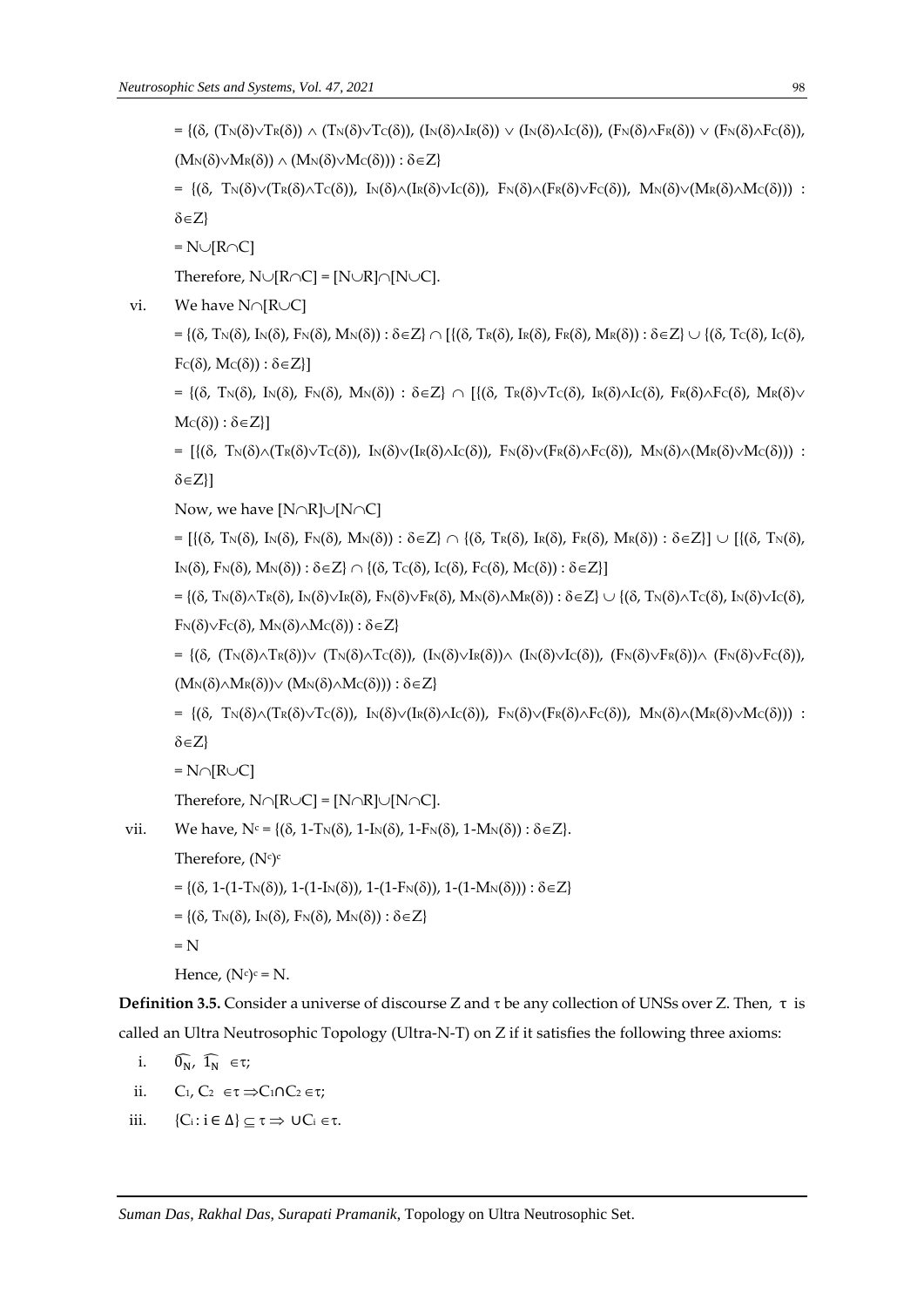In that case,  $(Z, \tau)$  is called an Ultra Neutrosophic Topological Space (Ultra-N-T-S). If K is an element of  $\tau$ , then K is said to be an Ultra Neutrosophic Open Set (Ultra-N-O-S) and the complement of K is said to be an Ultra Neutrosophic Closed Set (Ultra-N-C-S).

**Example 3.2.** Assume that Z={c, d} and L={(c, 0.5, 0.3, 0.7, 0.7), (d, 0.4, 0.5, 0.3, 0.5)}, M={(c, 0.4, 0.5, 0.7, 0.4), (d, 0.2, 0.6, 0.5, 0.2)}, N={(c, 0.8, 0.2, 0.5, 0.8), (d, 0.5, 0.4, 0.3, 0.5)} are three UNSs over Z. Then, the collection  $\tau = {\{\widehat{0}_N, \ \widehat{1}_N, \ L, M, N\}}$  is an Ultra-N-T on Z.

**Definition 3.6.** Assume that  $(Z, \tau)$  is an Ultra-N-T-S and K be an UNS over Z. Then, Ultra Neutrosophic Interior (Ultra-N<sub>int</sub>) and Ultra Neutrosophic Closure (Ultra-Nd) of U are defined by Ultra-N<sub>int</sub> (K) =  $\cup$ {L : L is an Ultra-N-O-S in Z and L⊆K},

Ultra-N<sub>cl</sub> (K) =  $\cap$ {H : H is an Ultra-N-C-S in Z and K⊆H}.

It is clear that, Ultra-N<sub>int</sub>(K) is the largest Ultra-N-O-S over Z which is contained in K and Ultra- $N_{cl}(K)$  is the smallest Ultra-N-C-S over Z which contains K.

**Theorem 3.2.** Let  $(Z, \tau)$  be an Ultra-N-T-S. Assume that A and B are any two UNSs over Z. Then, the following properties hold:

- i. Ultra-N<sub>int</sub>(A)  $\subseteq$  A  $\subseteq$  Ultra-N<sub>cl</sub>(A);
- ii.  $A \subseteq B \implies \text{Ultra-Nint}(A) \subseteq \text{Ultra-Nint}(B);$
- iii.  $A \subseteq B \implies \text{Ultra-Ncl}(A) \subseteq \text{Ultra-Ncl}(B);$
- iv. Ultra-N<sub>cl</sub>(0<sub>N</sub>) = 0<sub>N</sub> & Ultra-N<sub>cl</sub>(1<sub>N</sub>) = 1<sub>N</sub>;
- v. Ultra-N<sub>int</sub> $(0_N) = 0_N$  & Ultra-N<sub>int</sub> $(1_N) = 1_N$ ;
- vi. Ultra-N<sub>cl</sub>( $A \cup B$ ) = Ultra-N<sub>cl</sub>(A)  $\cup$  Ultra-N<sub>cl</sub>(B);
- vii. Ultra-Nint(A)  $\cup$  Ultra-Nint(B)  $\subset$  Ultra-Nint(A $\cup$ B);
- viii. Ultra-Nint $(A \cap B)$  = Ultra-Nint $(A) \cap$  Ultra-Nint $(B)$ ;
- ix. Ultra-Ncl( $A \cap B$ )  $\subset$  Ultra-Ncl( $A$ )  $\cap$  Ultra-Ncl( $B$ ).

# **Proof.**

i. By Definition 3.6, we have Ultra-Nint(A) =  $\cup$ {R : R is an Ultra-N-O-S in (Z,  $\tau$ ) and R $\subseteq$ A}. Since, each R $\subseteq$ A, so  $\cup$ {R : R is an Ultra-N-O-S in  $(Z, \tau)$  and R $\subseteq$ A}  $\subseteq$  A, i.e., Ultra-Nint(A) $\subseteq$ A. Again, Ultra-N<sub>d</sub>(A) =  $\cap$ {W : W is an Ultra-N-C-S in (Z,  $\tau$ ) and A $\subseteq$ W}. Since, each W $\supseteq$ A, so  $\cap$ {W : W is an Ultra-N-C-S in (Z,  $\tau$ ) and A $\subseteq$ W}  $\supseteq$  A, i.e., Ultra-N<sub>cl</sub>(A) $\supseteq$ A. Therefore, Ultra-Nint $(A) \subseteq A \subseteq U$ ltra-Ncl $(A)$ .

Hence, Ultra-N<sub>int</sub>(A)  $\subseteq$  A  $\subseteq$  Ultra-N<sub>cl</sub>(A), for any ultra neutrosophic set A over Z.

ii. Suppose that  $(Z, \tau)$  is an Ultra-N-T-S. Let A and B be any two UNSs over Z such that  $A \subseteq B$ . Now, we have

Ultra-N<sub>int</sub>(A) = 
$$
\cup
$$
{W : W is an Ultra-N-O-S in (Z,  $\tau$ ) and W<sub>subseteq</sub>A}

*Suman Das*, *Rakhal Das*, *Surapati Pramanik*, Topology on Ultra Neutrosophic Set.

 $\subseteq \cup \{W : W \text{ is an Ultra-N-O-S in } (Z, \tau) \text{ and } W \subseteq B\}$  [Since A $\subseteq$ B]

```
= Ultra-Nint(B)
```

```
\Rightarrow Ultra-Nint(A) \subset Ultra-Nint(B).
```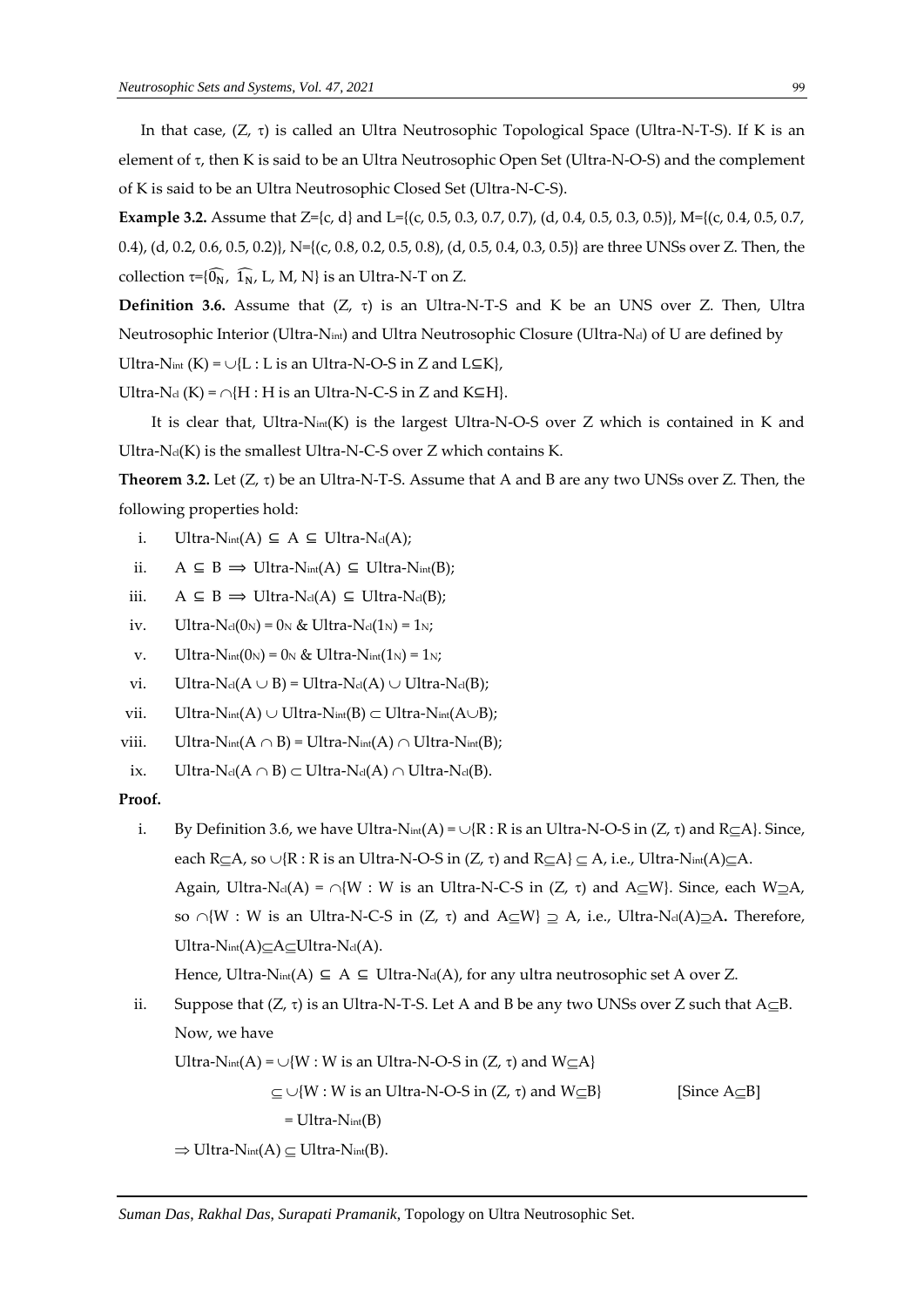Therefore,  $A \subseteq B \Rightarrow$  Ultra-Nint(A) $\subseteq$ Ultra-Nint(B).

iii. Assume that  $(Z, \tau)$  is an Ultra-N-T-S. Let A and B be any two UNSs over Z such that  $A \subseteq B$ . Now, we have

Ultra-N<sub>cl</sub>(A) =  $\cap$ {W : W is an Ultra-N-C-S in (Z,  $\tau$ ) and A $\subseteq$ W}

 $\subset \cap \{W : W$  is an Ultra-N-C-S in  $(Z, \tau)$  and B $\subset W$ } [Since A $\subset$ B]

 $= Ultra-N<sub>cl</sub>(B)$ 

 $\Rightarrow$  Ultra-N<sub>cl</sub>(A)  $\subseteq$  Ultra-N<sub>cl</sub>(B).

Therefore,  $A \subset B \Rightarrow \text{Ultra-Ncl}(A) \subset \text{Ultra-Ncl}(B)$ .

```
iv. It is known that, Ultra-N<sub>cl</sub>(A) = \cap {W : W is an Ultra-N-C-S in (Z, \tau) and A\subseteqW}.
```
We have, Ultra- $N_{cl}(0_N)$ 

 $= \bigcap \{W : W \text{ is an Ultra-N-C-S in } (Z, \tau) \text{ and } 0_N \subset W\}$ 

 $= 0_N \cap \{W : W$  is an Ultra-N-C-S in  $(Z, \tau)$  and  $0_N \subset W\}$ 

=  $0_N \cap M$ , where  $M = \cap \{W: W$  is an Ultra-N-C-S in  $(Z, \tau)$  and  $0_N \subset W\}$  is a neutrosophic sub-set of  $(Z, \tau)$ .

 $= 0<sub>N</sub>$ 

Therefore, Ultra- $N_{cl}(0_N) = 0_N$ .

Further, we have

 $Ultra-N<sub>cl</sub>(1<sub>N</sub>)$ 

 $= \bigcap \{W : W \text{ is an Ultra-N-C-S in } (Z, \tau) \text{ and } 1_N \subseteq W\}$ 

 $= 1_N$  [since there exists no Ultra-N-C-S W in  $(Z, \tau)$  such that  $1_N \subset W$ ]

Therefore, Ultra- $N_{cl}(1_N) = 1_N$ .

```
v. It is known that, Ultra-Nint(A) = \cup {W : W is an Ultra-N-O-S in (Z, \tau) and W\subseteqA}.
```
We have,

 $Ultra-Nint(0_N)$ 

=  $\cup$  {W : W is an Ultra-N-O-S in (Z,  $\tau$ ) and W $\subseteq$ 0<sub>N</sub>}

 $= 0_N$  [since there exists no Ultra-N-O-S W in (Z,  $\tau$ ) such that W $\subset 0_N$ ]

Therefore, Ultra- $N_{int}(0_N) = 0_N$ .

Further, we have Ultra- $N_{int}(1_N)$ 

=  $\cup$  {W : W is an Ultra-N-O-S in (Z,  $\tau$ ) and W $\subset$ 1<sub>N</sub>}

=  $\cup$  {W : W is an Ultra-N-O-S in (Z,  $\tau$ ) and W $\subseteq$ 1<sub>N</sub>}  $\cup$  1<sub>N</sub>

= M  $\cup$  1<sub>N</sub>, where M =  $\cup$ {W : W is an Ultra-N-O-S in (Z,  $\tau$ ) and W $\subseteq$ 1<sub>N</sub>} is a neutrosophic subset

of  $(Z, \tau)$ .

 $= 1<sub>N</sub>$ 

Therefore, Ultra- $N_{int}(1_N) = 1_N$ .

vi. Let A and B be any two ultra neutrosophic sub-sets of an Ultra-N-T-S  $(Z, \tau)$ . It is known that,  $A \subset A \cup B$  and  $B \subset A \cup B$ .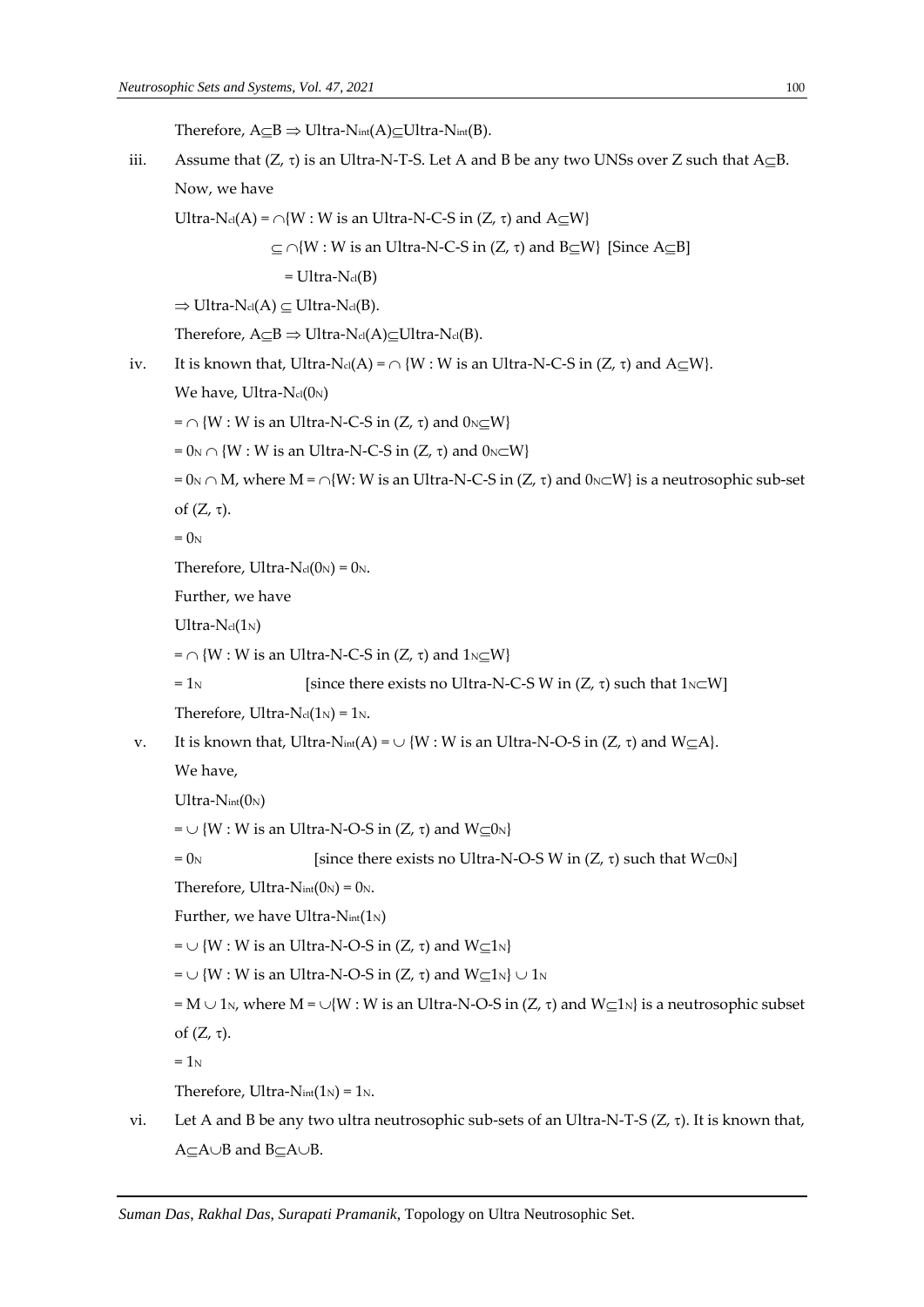Now,  $A \subset A \cup B$  $\Rightarrow$  Ultra-N<sub>cl</sub>(A)  $\subseteq$  Ultra-N<sub>cl</sub>(A $\cup$ B); and  $B \subseteq A \cup B$  $\Rightarrow$  Ultra-N<sub>cl</sub>(B)  $\subseteq$  Ultra-N<sub>cl</sub>(A $\cup$ B). Therefore, Ultra-N<sub>cl</sub>(A) $\cup$ Ultra-N<sub>cl</sub>(B)  $\subset$  Ultra-N<sub>cl</sub>(A $\cup$ B) (1) We have, A $\subseteq$ Ultra-Nd(A), B $\subseteq$ Ultra-Nd(B). Therefore, A $\cup$ B $\subseteq$  Ultra-Nd(A) $\cup$ Ultra-Nd(B). Further, it is known that Ultra-N $_{cl}(A)$  $\cup$ Ultra-N $_{cl}(B)$  is an Ultra-N-C-S in (Z,  $\tau$ ). It is clear that, Ultra-N<sub>d</sub>(A) $\cup$ Ultra-N<sub>d</sub>(B) is an Ultra-N-C-S in (Z,  $\tau$ ), which contains A $\cup$ B. But it is known that Ultra-N $c(A \cup B)$  is the smallest Ultra-N-C-S in  $(Z, \tau)$ , which contains A $\cup$ B. Therefore,  $Ultra-N<sub>cl</sub>(A \cup B) \subseteq Ultra-N<sub>cl</sub>(A) \cup Ultra-N<sub>cl</sub>(B)$  (2) From eqs. (1) and (2), we have Ultra-Ncl(A $\cup$ B) = Ultra-Ncl(A) $\cup$ Ultra-Ncl(B). vii. Suppose that A and B are two ultra neutrosophic sub-sets of an Ultra-N-T-S  $(Z, \tau)$ . It is known that  $A \subset A \cup B$  and  $B \subset A \cup B$ . Thus, we obtain  $A \subset A \cup B$  $\Rightarrow$  Ultra-Nint(A)  $\subset$  Ultra-Nint(A $\cup$ B); and  $BCA \cup B$  $\Rightarrow$  Ultra-Nint(B)  $\subset$  Ultra-Nint(A $\cup$ B). Therefore, Ultra-Nint(A) $\cup$ Ultra-Nint(B)  $\subset$  Ultra-Nint(A $\cup$ B). viii. Assume that A and B are any two ultra neutrosophic sub-sets of an Ultra-N-T-S  $(Z, \tau)$ . It is known that  $A \cap B \subseteq A$  and  $A \cap B \subseteq B$ . Now, we have  $A \cap B \subset A$  $\Rightarrow$  Ultra-Nint(A $\cap$ B)  $\subseteq$  Ultra-Nint(A); and  $A \cap B \subset B$  $\Rightarrow$  Ultra-Nint(A $\cap$ B)  $\subset$  Ultra-Nint(B). Therefore, Ultra-Nint(A $\cap$ B)  $\subseteq$  Ultra-Nint(A) $\cap$ Ultra-Nint(B). For any two ultra neutrosophic sets A and B, we have Ultra-Nint(A)  $\subseteq$  A & Ultra-Nint(B)  $\subseteq$  B. This implies, Ultra-Nint(A)  $\cap$  Ultra-Nint(B)  $\subseteq A \cap B$ . It is known that, Ultra-Nint(A) $\cap$ Ultra-Nint (B) is an Ultra-N-O-S in  $(Z, \tau)$ . Therefore, Ultra-Nint(A) $\cap$ Ultra-Nint(B) is an Ultra-N-O-S in  $(Z, \tau)$ .  $\tau$ ), which is contained in A $\cap$ B. We know that Ultra-N<sub>int</sub>(A $\cap$ B) is the largest Ultra-N-O-S in  $(Z, \tau)$ , which is contained in A $\cap$ B. Therefore, Ultra-Nint(A) $\cap$ Ultra-Nint(B) $\subseteq$  A $\cap$ B. Hence, Ultra-Nint $(A \cap B) \subseteq$  Ultra-Nint $(A) \cap$ Ultra-Nint $(B)$  and Ultra-Nint $(A) \cap$ Ultra-Nint $(B) \subseteq A \cap B$ . Therefore, Ultra-Nint( $A \cap B$ ) = Ultra-Nint( $A$ ) $\cap$ Ultra-Nint( $B$ ). ix. Suppose that A and B be any two ultra neutrosophic sub-sets of an Ultra-N-T-S  $(Z, \tau)$ . It is known that  $A \cap B \subset A$ ,  $A \cap B \subset B$ .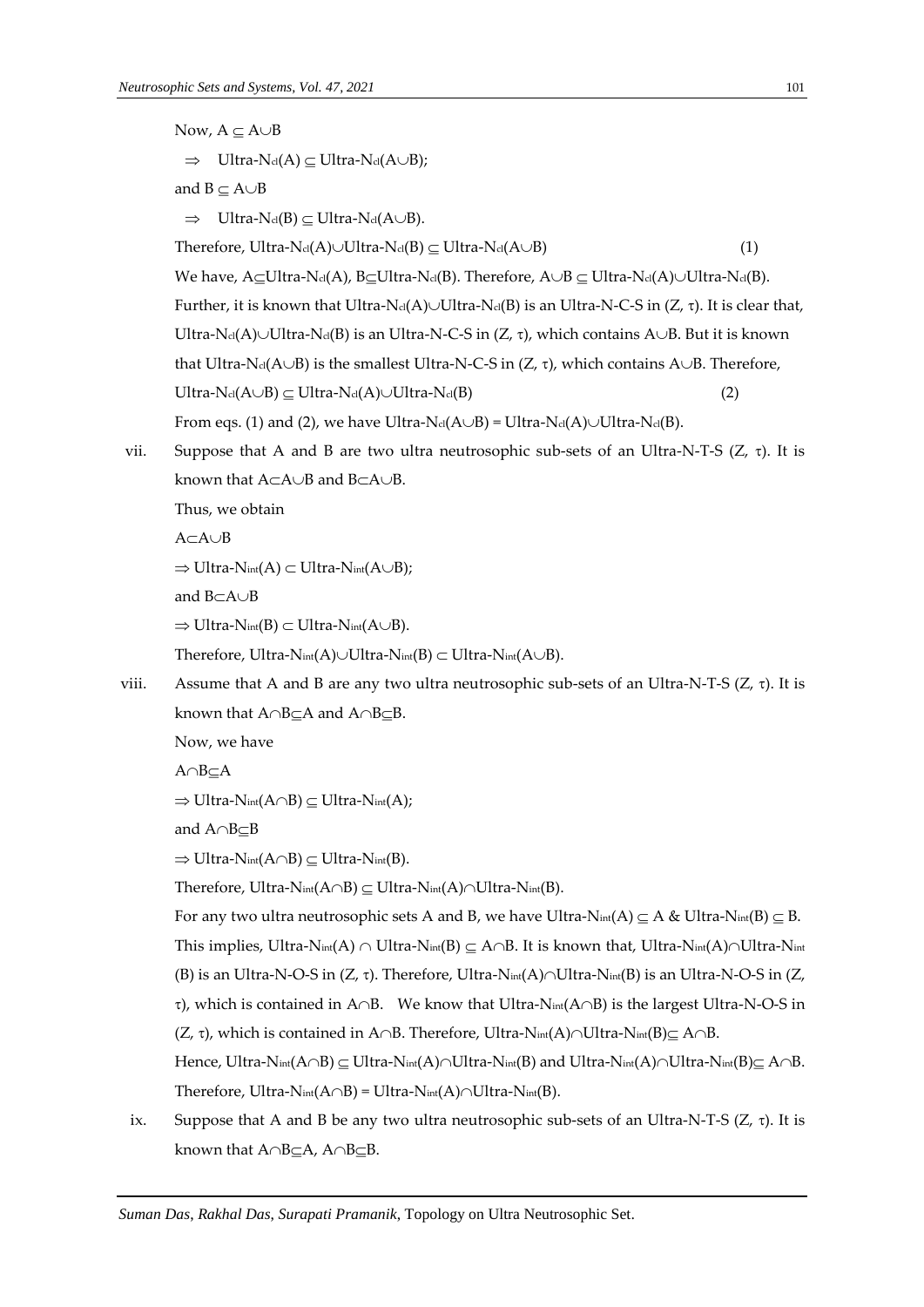Now,  $A \cap B \subset A$  $\Rightarrow$  Ultra-Ncl(A $\cap$ B)  $\subseteq$  Ultra-Ncl(A); and  $A \cap B \subset B$  $\Rightarrow$  Ultra-Ncl(A $\cap$ B)  $\subseteq$  Ultra-Ncl(B). Therefore, Ultra-Ncl(A $\cap$ B)  $\subset$  Ultra-Ncl(A) $\cap$ Ultra-Ncl(B).

**Theorem 3.3.** Let  $(Z, \tau)$  be an Ultra-N-T-S.

- i. If K is an Ultra-N-C-S in  $(Z, \tau)$ , then Ultra-N<sub>cl</sub>(K)=K;
- ii. If K is an Ultra-N-O-S in  $(Z, \tau)$ , then Ultra-Nint(K)=K.

#### **Proof.**

- i. Let  $(Z, \tau)$  be an Ultra-N-T-S, and S be an Ultra-N-C-S in  $(Z, \tau)$ . Now, Ultra-N<sub>d</sub>(S) =  $\cap$ {W: W is an Ultra-N-C-S in (Z,  $\tau$ ) and S $\subset$ W}. Since, S is an Ultra-N-C-S in (Z,  $\tau$ ), so S is the smallest Ultra-N-C-S, which contains S. This implies,  $\cap$ {W: W is an Ultra-N-C-S in  $(Z, \tau)$  and S $\subseteq$ W} = S. Therefore, Ultra-Nel(S) = S.
- ii. Ley  $(Z, \tau)$  be an Ultra-N-T-S, and S be an Ultra-N-C-S in  $(Z, \tau)$ . Now, Ultra-N<sub>int</sub>(S) =  $\cup$ {W: W is an Ultra-N-O-S in (Z,  $\tau$ ) and W $\subseteq$ S}. Since, S is an Ultra-N-O-S in  $(Z, \tau)$ , so S is the largest Ultra-N-O-S, which is contained in S. This implies,  $\cup$ {W: W is an Ultra-N-O-S in  $(Z, \tau)$  and  $W \subseteq S$  = S. Therefore, Ultra-N<sub>int</sub>(S) = S.

**Theorem 3.4.** Assume that N is an Ultra neutrosophic sub-set of an Ultra-N-T-S  $(Z, \tau)$ . Then,

- i.  $(\mathrm{Ultra\text{-}N}_{\mathrm{int}}(N))^c = \mathrm{Ultra\text{-}N}_{\mathrm{cl}}(N^c);$
- ii.  $(Ultra-N<sub>cl</sub>(N))<sup>c</sup> = Ultra-N<sub>int</sub>(N<sup>c</sup>).$

# **Proof.**

i. Let  $(Z, \tau)$  be an Ultra-N-T-S, and N={ $(\delta, T_N(\delta), I_N(\delta), F_N(\delta), M_N(\delta)) : \delta \in Z$ } be an Ultra neutrosophic sub-set of  $(Z, \tau)$ .

Now, we have

Ultra-Nint(N)

 $= \bigcup \{W_i : i \in \Delta \text{ and } W_i \text{ is an Ultra-N-O-S in } (Z, \tau) \text{ such that } W_i \subset N\}$ 

 $=\{(\delta,\vee T_{W_i}(\delta),\vee I_{W_i}(\delta),\wedge F_{W_i}(\delta),\vee M_{W_i}(\delta)):\delta\in Z\}$ , where for all  $i\in\Delta$  and  $W_i$  is an Ultra-N-O-S in  $(Z, \tau)$  such that  $W_i \subseteq N$ .

 $\Rightarrow$  (Ultra-Nint(N))<sup>c</sup> = {( $\delta$ ,  $\wedge$ T<sub>W<sub>i</sub></sub>( $\delta$ ),  $\vee$ I<sub>W<sub>i</sub></sub>( $\delta$ ),  $\vee$ F<sub>W<sub>i</sub>( $\delta$ ),  $\wedge$ M<sub>W<sub>i</sub>( $\delta$ )) :  $\delta$  ∈Z}.</sub></sub>

Since,  $\wedge T_{W_i}(\delta) \leq T_N(\delta)$ ,  $\vee I_{W_i}(\delta) \leq I_N(\delta)$ ,  $\vee F_{W_i}(\delta) \geq F_N(\delta)$ ,  $\wedge M_{W_i}(\delta) \geq M_N(\delta)$ , for each i  $\in \Delta$  and  $\delta \in Z$ , so Ultra-N<sub>d</sub>(N<sup>c</sup>) = { $(\delta, \land T_{W_i}(\delta), \lor I_{W_i}(\delta), \lor F_{W_i}(\delta), \land M_{W_i}(\delta)) : \delta \in Z$ }} =  $\cap \{W_i : i \in \Delta \text{ and } W_i \text{ is }$ an Ultra-N-C-S in  $(Z, \tau)$  such that  $N^c \subseteq W_i$ .

Therefore, (Ultra- $N_{int}(N)$ ) $c = U$ ltra- $N_{cd}(Nc)$ .

ii. Assume that  $(Z, \tau)$  be an Ultra-N-T-S, and N={ $(\delta, T_N(\delta), I_N(\delta), F_N(\delta), M_N(\delta))$  :  $\delta \in Z$ } be an Ultra neutrosophic sub-set of  $(Z, \tau)$ . Now, we have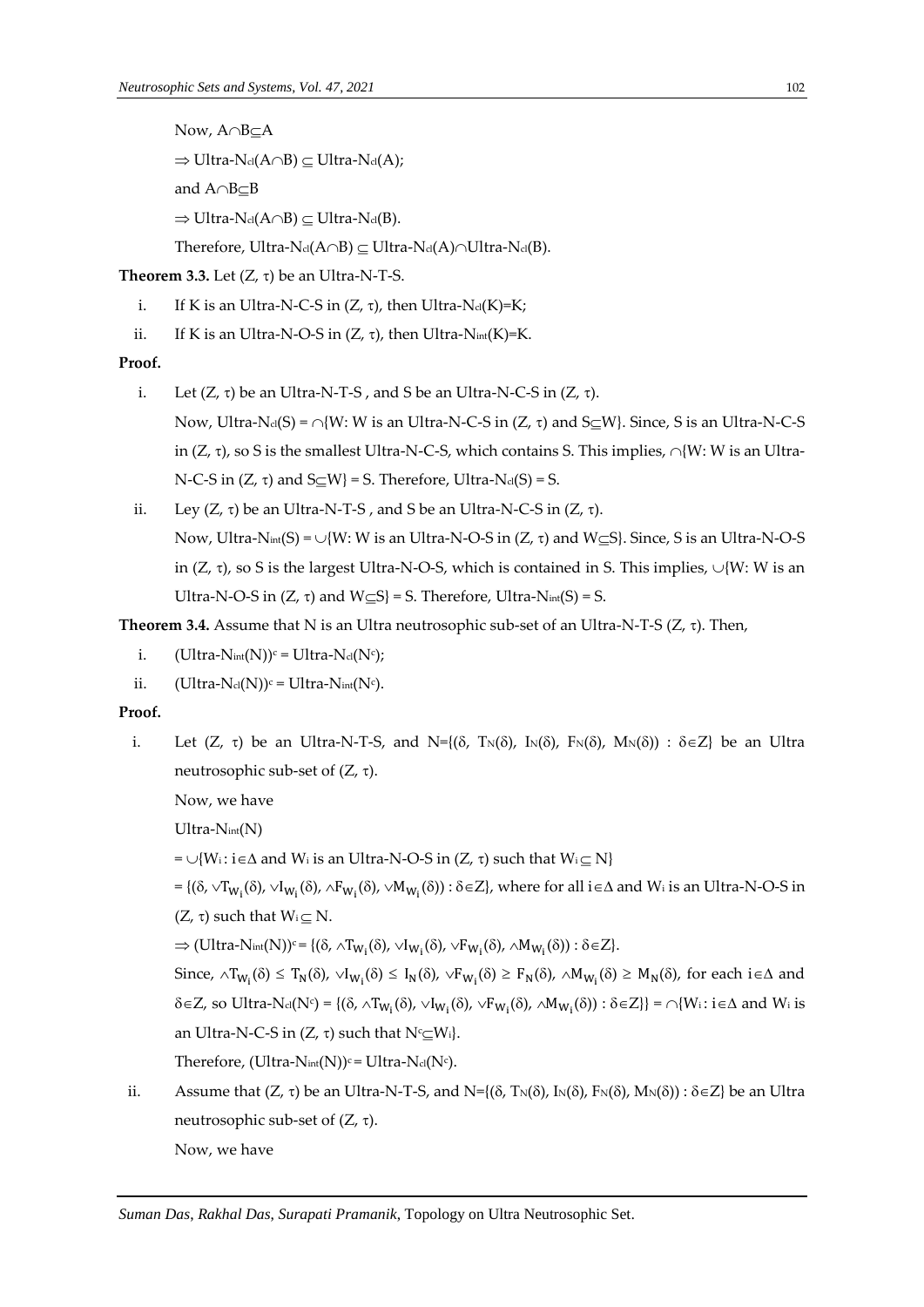$Ultra-N<sub>cl</sub>(N)$  $= \bigcap \{W_i : i \in \Delta \text{ and } W_i \text{ is an Ultra-N-C-S in } (Z, \tau) \text{ such that } W_i \supseteq N\}$  $=\{(\delta,\wedge T_{W_i}(\delta),\vee I_{W_i}(\delta),\vee F_{W_i}(\delta),\wedge M_{W_i}(\delta)):\delta\in Z\}$ , where for all  $i\in\Delta$  and  $W_i$  is an Ultra-N-C-S in  $(Z, \tau)$  such that  $W_i \supset N$ .  $\Rightarrow$  (Ultra-N<sub>cl</sub>(N))<sup>c</sup> = {( $\delta$ ,  $\vee T_{W_i}(\delta)$ ,  $\wedge I_{W_i}(\delta)$ ,  $\wedge F_{W_i}(\delta)$ ,  $\vee M_{W_i}(\delta)$ ) :  $\delta \in \Omega$  }. Since,  $\vee T_{W_i}(\delta) \ge T_N(\delta)$ ,  $\wedge I_{W_i}(\delta) \ge I_N(\delta)$ ,  $\wedge F_{W_i}(\delta) \le F_N(\delta)$ ,  $\vee M_{W_i}(\delta) \le M_N(\delta)$ , for each i  $\in \Delta$  and  $\delta \in Z$ , so Ultra-Nint $(N^c) = \{(\delta, \vee T_{W_i}(\delta), \wedge I_{W_i}(\delta), \wedge F_{W_i}(\delta), \vee M_{W_i}(\delta)) : \delta \in Z\} = \cup \{W_i : i \in \Delta \text{ and } W_i \text{ is }$ an Ultra-N-O-S in (Z, τ) such that  $W_i \subseteq N^c$ }. Therefore, (Ultra-N $d(N)$ )<sup>c</sup> = Ultra-N $int(N^c)$ .

**Definition 3.7.** Assume that  $(Z,\tau)$  be an Ultra-N-T-S and K be an UNS over Z. Then K is said to be an Ultra Neutrosophic Semi Open (Ultra-N-S-O) Set if and only if

 $K \subseteq U$ ltra-Ncl(Ultra-Nint(K)).

**Definition 3.8.** Assume that  $(Z,\tau)$  be an Ultra-N-T-S and K be an UNS over Z. Then K is said to be an Ultra Neutrosophic Pre Open (Ultra-N-P-O) Set if and only if K⊆ Ultra-N<sub>int</sub>(Ultra-N<sub>cl</sub>(K)).

**Definition 3.9.** Assume that  $(Z,\tau)$  be an Ultra-N-T-S and K be an UNS over Z. Then K is said to be an Ultra Neutrosophic b-Open (Ultra-N-b-O) Set if and only if

 $K \subseteq$  Ultra-Nel(Ultra-Nint(K))  $\cup$  Ultra-Nint(Ultra-Nel(K)).

An UNS H is said to be an Ultra Neutrosophic b-Closed (Ultra-N-b-C) Set iff H $\epsilon$  is an Ultra Neutrosophic b-Open Set.

**Theorem 3.5.** Assume that  $(Z, \tau)$  be an Ultra-N-T-S. Then

- i. Every Ultra-N-O-S is an Ultra-N-S-O set;
- ii. Every Ultra-N-O-S is an Ultra-N-P-O set;
- iii. Every Ultra-N-S-O set is an Ultra-N-b-O set;
- iv. Every Ultra-N-P-O set is an Ultra-N-b-O set.

# **Proof.**

- i. Assume that  $(Z, \tau)$  is an Ultra-N-T-S, and K is an Ultra-N-O-S in  $(Z, \tau)$ . So Ultra-N<sub>int</sub>(K)=K. It is known that K $\subseteq$ Ultra-N<sub>cl</sub>(K). This implies, K $\subseteq$ Ultra-N<sub>cl</sub>(Ultra-N<sub>int</sub>(K)). Therefore, K is an Ultra-N-S-O set in  $(Z, \tau)$ .
- ii. Suppose that  $(Z, \tau)$  is an Ultra-N-T-S. Assume that K is an Ultra-N-O-S in  $(Z, \tau)$ . Therefore, Ultra-N<sub>int</sub>(K)=K. It is known that,  $K \subset$  Ultra-N<sub>cl</sub>(K).

Now,  $K \subset Ultra-N<sub>cl</sub>(K)$ 

- $\Rightarrow$  Ultra-Nint(K)  $\subset$  Ultra-Nint(Ultra-Nel(K))
- $\Rightarrow$  K = Ultra-Nint(K)  $\subset$  Ultra-Nint(Ultra-Ncl(K))
- $\Rightarrow K \subseteq Ultra-N<sub>int</sub>(Ultra-N<sub>cl</sub>(K))$

Therefore, K is an Ultra-N-P-O set in  $(Z, \tau)$ .